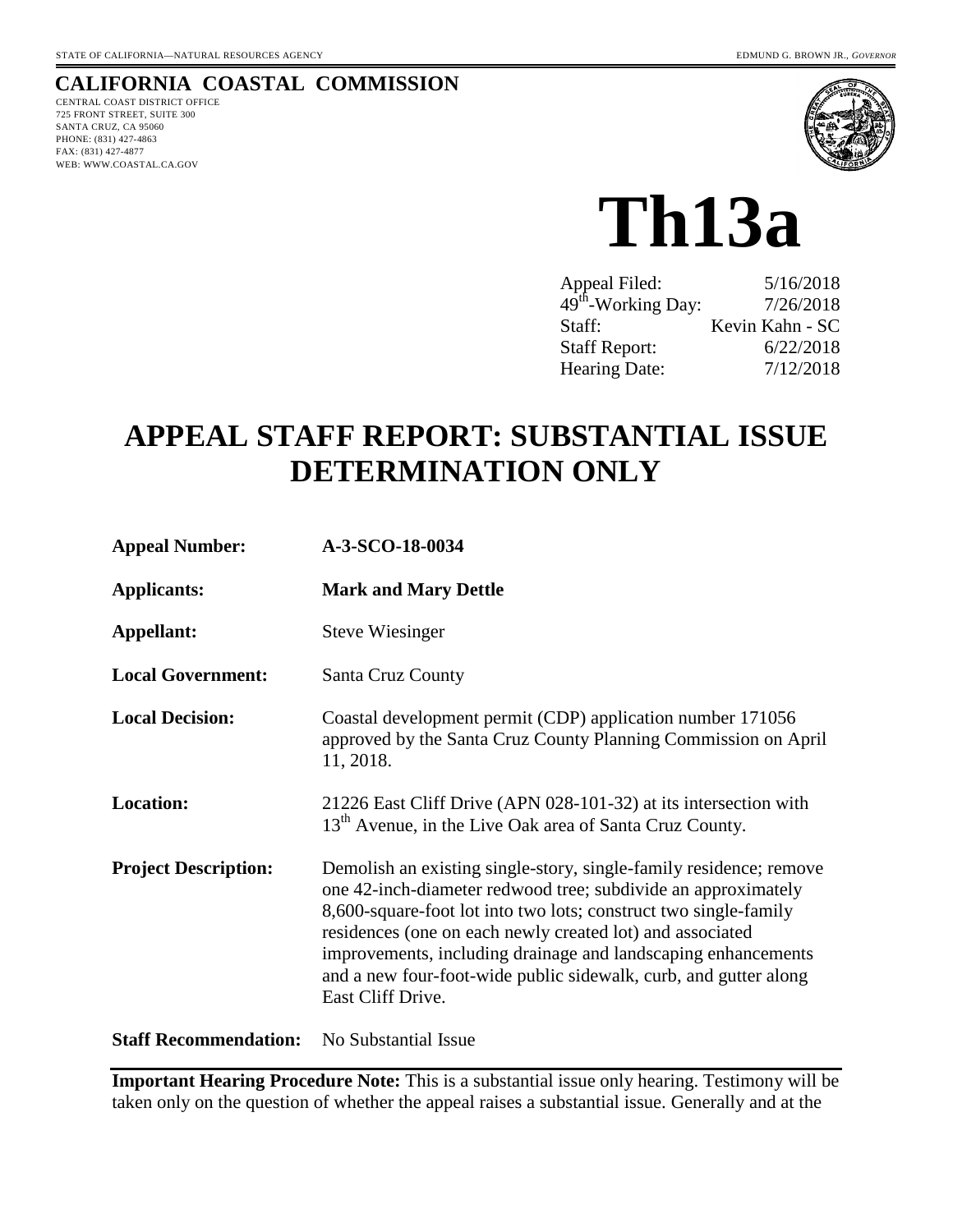discretion of the Chair, testimony is limited to three minutes total per side. Please plan your testimony accordingly. Only the Applicant, persons who opposed the application before the local government (or their representatives), and the local government shall be qualified to testify. Others may submit comments in writing. If the Commission determines that the appeal does raise a substantial issue, the de novo phase of the hearing will occur at a future Commission meeting, during which the Commission will take public testimony. (California Code of Regulations, Title 14, Sections 13115 and 13117.)

## **SUMMARY OF STAFF RECOMMENDATION**

Santa Cruz County approved a coastal development permit (CDP) to authorize the following: removal of an existing residence and a mature redwood tree; subdivision of a roughly 8,600 square-foot parcel into two lots; dedication of a four-foot-wide swath along the length of the property's frontage with East Cliff Drive to the County for a public sidewalk, curb, and gutter, all of which the Applicant will construct; construction of two single-family residences (one on each newly created lot); and related improvements, including landscaping and drainage. The project site is located in an urbanized area in unincorporated Live Oak, about a third of a mile from the beach. Residential development is located on the site's western and southern sides along 13<sup>th</sup> Avenue, and commercial development is located on the site's northern and eastern sides along the East Cliff Drive commercial corridor.

The Appellant contends that the County-approved project raises Santa Cruz County Local Coastal Program (LCP) consistency questions related to the removal of the redwood tree, residential community character, drainage, and traffic safety. After reviewing the local record, Commission staff has concluded that the approved project does not raise a substantial issue with respect to the project's conformance with the Santa Cruz County LCP.

While the Appellant argues the redwood tree should be retained on-site, the County made reasonable findings and conditions on why removal was allowable for this specific tree. As discussed in more detail in the staff report, the LCP allows for the removal of defined mature trees, and the County made explicit findings on why removal was warranted in this case (e.g., the tree partially interfered with driver line-of-sight, wasn't particularly aesthetically pleasing due to it being partially cut to protect an adjacent utility pole and wires, and that a required planting of twelve replacement trees would address the site's visual quality). As such, the approved project's tree removal does not raise a substantial LCP compliance issue. Furthermore, with respect to the other appeal contentions, the approved project's new lots will meet the LCP minimum parcel size for the zoning district, and the approved residences also meet all other applicable quantitative development standards, including for height, lot coverage, and parking. The approved residences will be of relatively modest size and scale and will fit in within the broader urban residential aesthetic of the neighborhood. The project will also remove an existing dilapidated structure that immediately abuts the East Cliff Drive right-of-way so closely that it blocks views for those traveling eastbound along East Cliff Drive. Thus, the approved project will both improve the site's visual appearance as well as better protect driver safety.

The project also includes a new public sidewalk, drainage improvements (including directing stormwater to bioswales), and landscaping improvements. Thus, the approved project meets all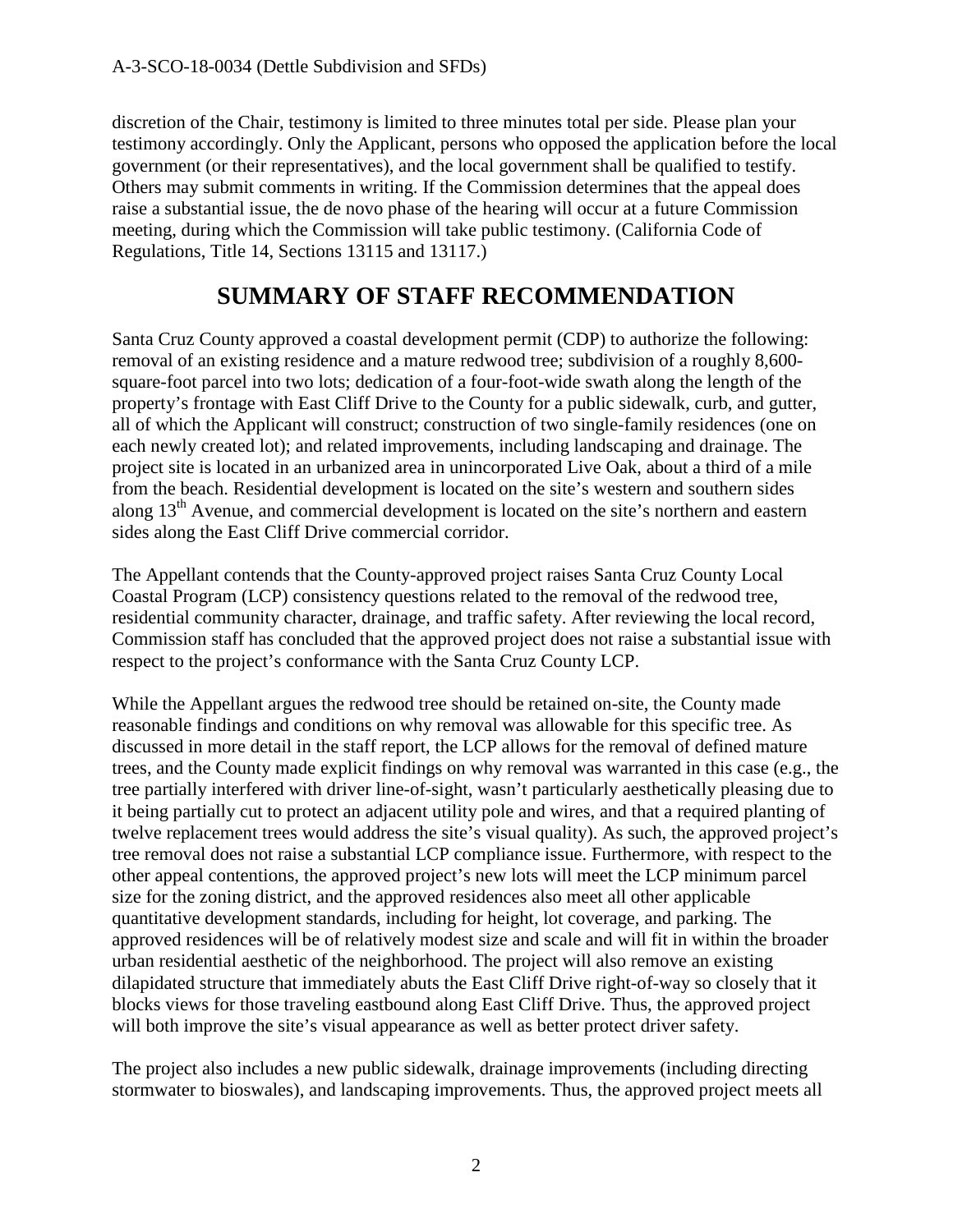of the LCP's site development standards, provides replacement trees for the one removed, improves the visual appearance of the site, better protects driver safety, improves drainage, and provides needed public sidewalk improvements. For all these reasons, the County-approved project can be found consistent with the LCP, and thus does not raise substantial LCP conformance issues.

As a result, staff recommends that the Commission determine that the appeal contentions do not raise a substantial LCP conformance issue, and that the Commission decline to take jurisdiction over the CDP for this project. The single motion necessary to implement this recommendation is found on page 5 below.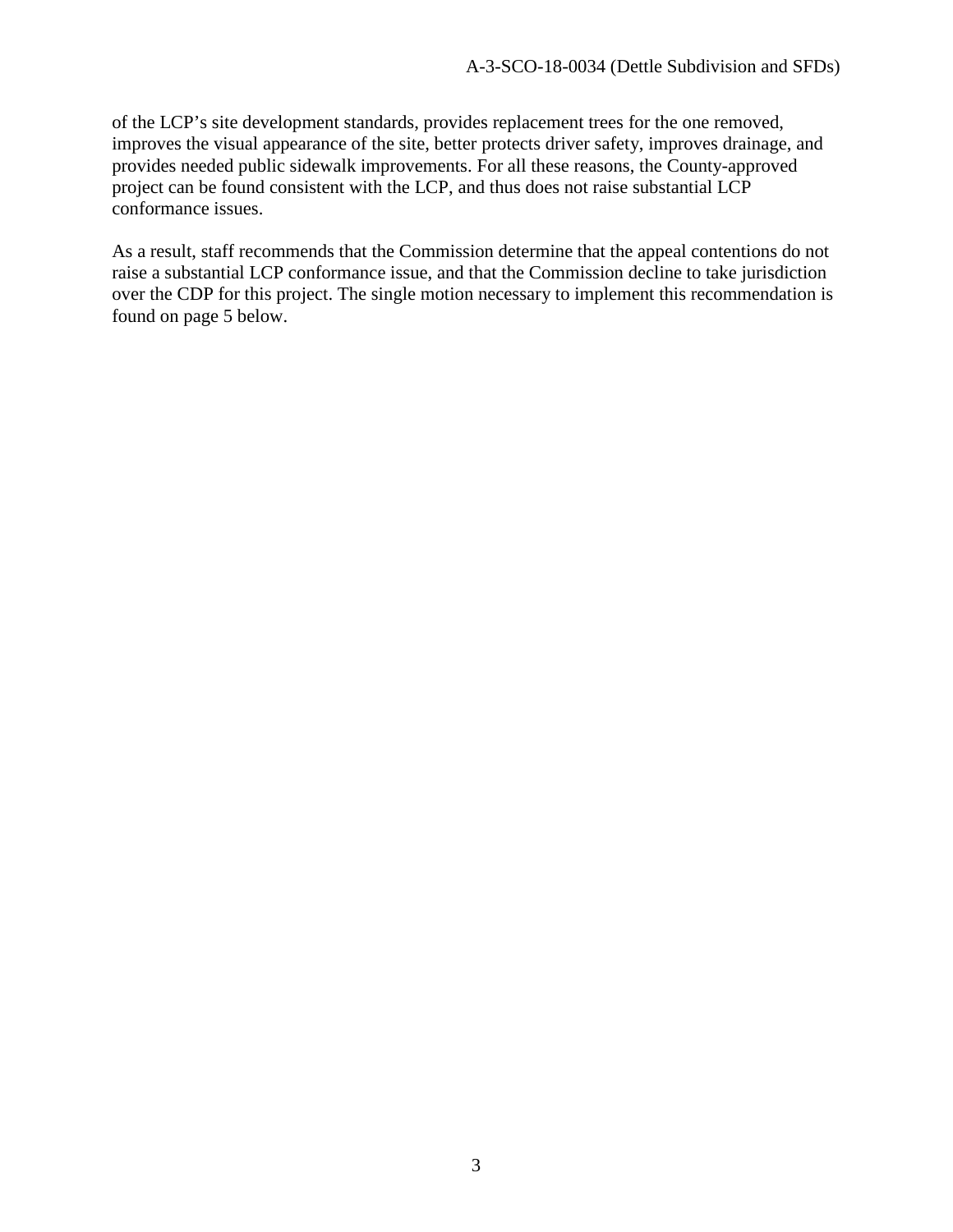# **TABLE OF CONTENTS**

## **APPENDICES**

Appendix A – Substantive File Documents Appendix B – Staff Contact with Agencies and Groups

## **[EXHIBITS](https://documents.coastal.ca.gov/reports/2018/7/th13a/th13a-7-2018-exhibits.pdf)**

- Exhibit 1 Project Site Map
- Exhibit 2 Project Site Images and Photographic Simulations
- Exhibit 3 County's Final Local Action Notice
- Exhibit 4 Approved Project Plans
- Exhibit 5 Appeal of Santa Cruz County's CDP Decision

Exhibit 6 – Applicable LCP Policies and Standards

## **[CORRESPONDENCE](https://documents.coastal.ca.gov/reports/2018/7/th13a/th13a-7-2018-corresp.pdf)**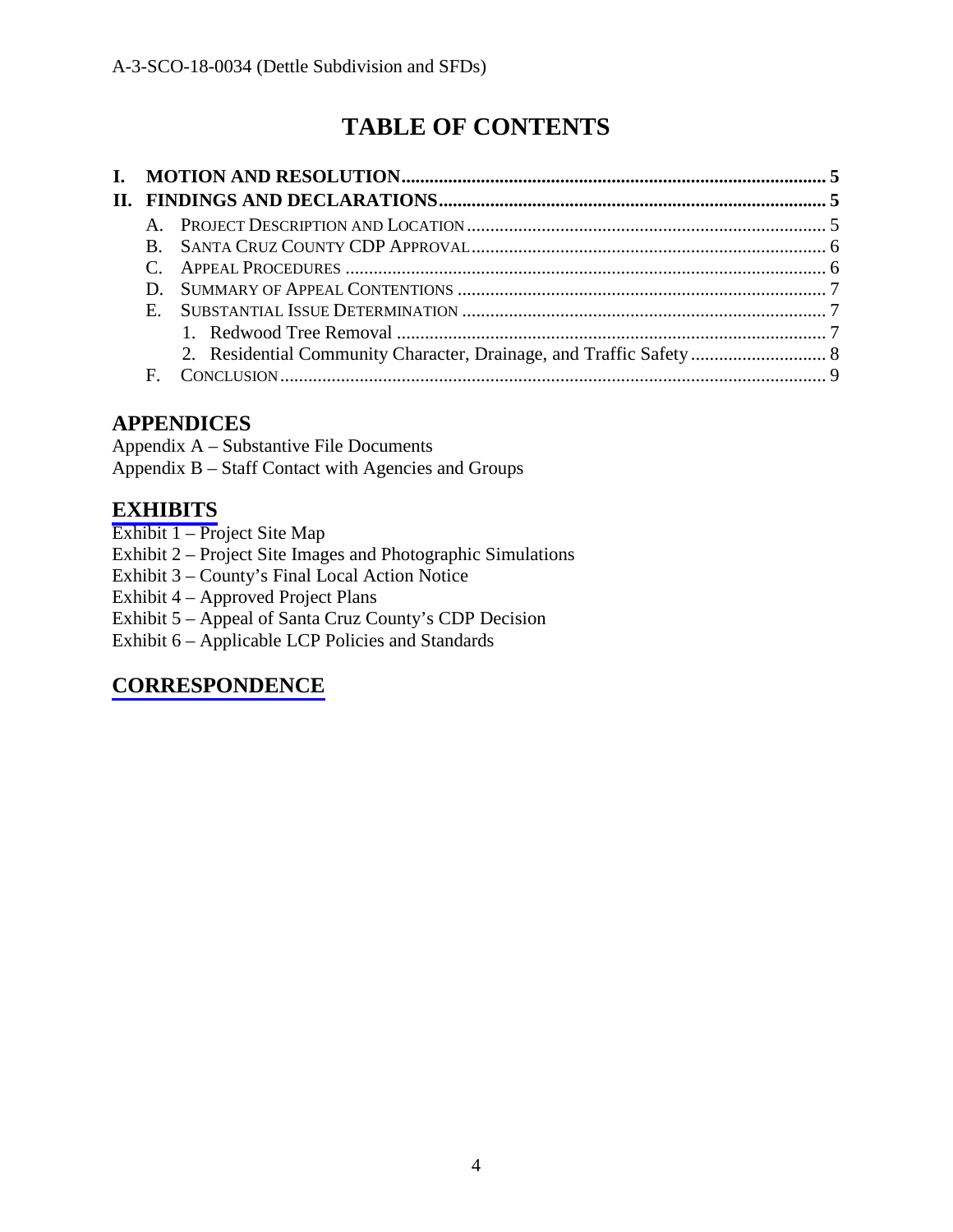## **I. MOTION AND RESOLUTION**

Staff recommends that the Commission determine that **no substantial issue** exists with respect to the grounds on which the appeal was filed. A finding of no substantial issue would mean that the Commission will not hear the application de novo and that the local action will become final and effective. To implement this recommendation, staff recommends a **YES** vote on the following motion. Passage of this motion will result in a finding of No Substantial Issue and the local action will become final and effective. The motion passes only by an affirmative vote of a majority of the Commissioners present.

*Motion: I move that the Commission determine that Appeal Number A-3-SCO-18-0034 raises no substantial issue with respect to the grounds on which the appeal has been filed under Section 30603. I recommend a yes vote.*

*Resolution to Find No Substantial Issue. The Commission finds that Appeal Number A-3-SCO-18-0034 does not present a substantial issue with respect to the grounds on which the appeal has been filed under Section 30603 of the Coastal Act regarding consistency with the Certified Local Coastal Plan.*

## **II. FINDINGS AND DECLARATIONS**

#### **A. PROJECT DESCRIPTION AND LOCATION**

The County-approved project is located at 21226 East Cliff Drive at its intersection with 13<sup>th</sup> Avenue in the Live Oak area of Santa Cruz County. The project site is located in an urban portion of Live Oak, with residential development located on the site's western and southern sides along  $13<sup>th</sup>$  Avenue, and commercial development located on the site's northern and eastern sides along the East Cliff Drive commercial corridor. The parcel is roughly 8,600 square feet in size and is zoned R-1-3.5 (Single-Family Residential, 3,500-square-foot minimum parcel size). The parcel contains a small, mostly dilapidated residential structure that immediately abuts the East Cliff Drive right-of-way (this structure is nonconforming with respect to the LCP's required street setback). A 42-inch-diameter (at breast height) redwood tree is present along  $13<sup>th</sup>$  Avenue on the property's eastern edge. The tree is irregularly shaped because its crown has previously been cut in half to avoid an adjacent utility pole and associated wires.

The County's approval authorizes the following: removal of the existing residence and redwood tree; subdivision of the parcel into two lots, one 4,625 square feet in size and the other 3,649 square feet in size; dedication of a four-foot-wide swath along the length of the property's frontage with East Cliff Drive to the County for a public sidewalk, curb, and gutter, all of which the Applicant will construct; construction of two single-family residences (one on each newly created lot) of 2,258 and 1,678 square feet, respectively; and related improvements, including landscaping and drainage facilities.

See **Exhibit 1** for a location map; see **Exhibit 2** for photographs of the site and surrounding area, as well as photo-simulations of the County-approved residences; and see **Exhibit 4** for the approved project plans.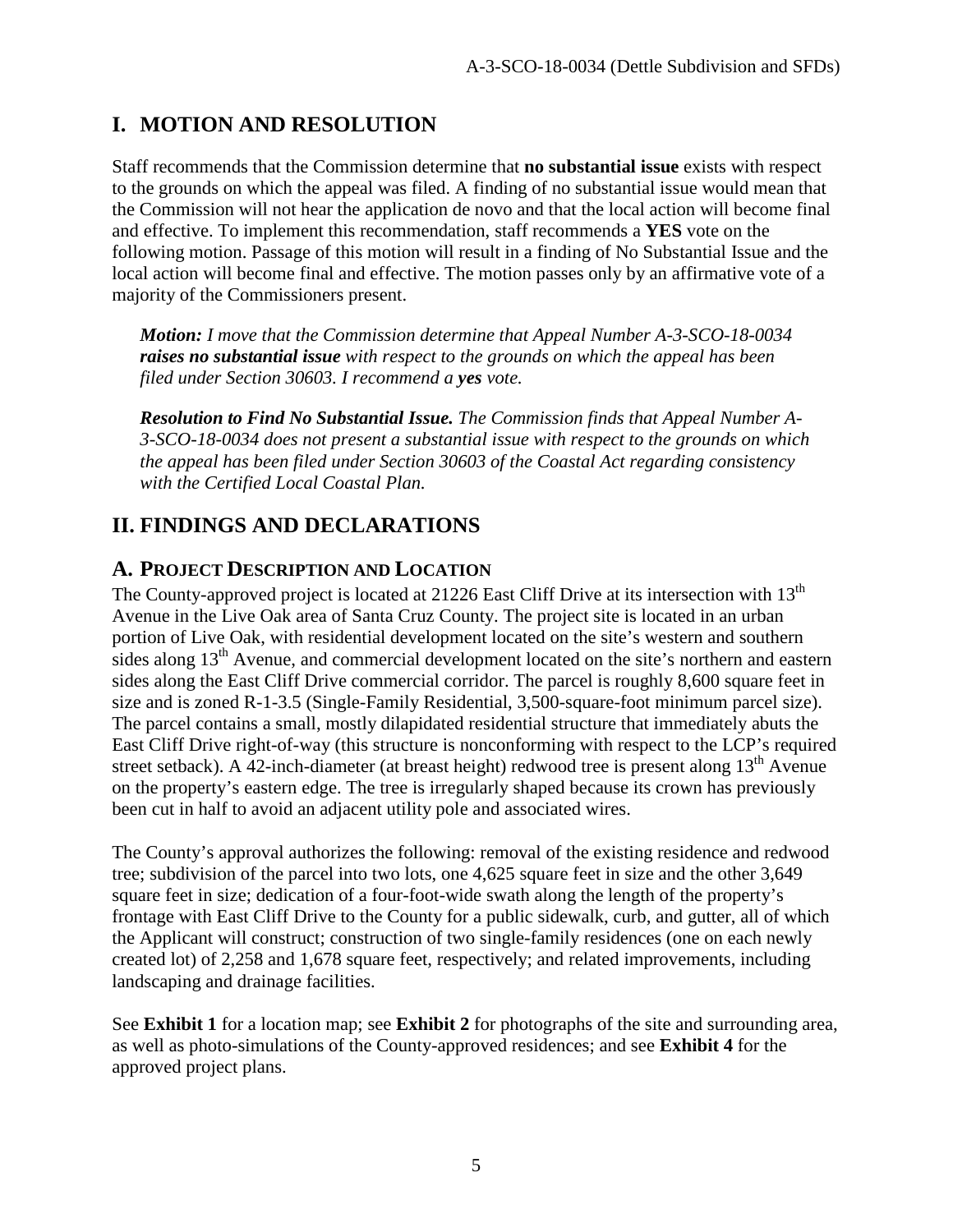#### **B. SANTA CRUZ COUNTY CDP APPROVAL**

On April 11, 2018 the Santa Cruz County Planning Commission approved a CDP for the proposed project. The County's Final Local Action Notice was received in the Coastal Commission's Central Coast District Office on Wednesday May 2, 2018 (see **Exhibit 3**). The Coastal Commission's ten-working-day appeal period for this action began on Thursday May 3, 2018 and concluded at 5 p.m. on Wednesday May 16, 2018. One valid appeal (see below) was received during the appeal period.

#### **C. APPEAL PROCEDURES**

Coastal Act Section 30603 provides for the appeal to the Coastal Commission of certain CDP decisions in jurisdictions with certified LCPs. The following categories of local CDP decisions are appealable: (a) approval of CDPs for development that is located (1) between the sea and the first public road paralleling the sea or within 300 feet of the inland extent of any beach or of the mean high tide line of the sea where there is no beach, whichever is the greater distance, (2) on tidelands, submerged lands, public trust lands, within 100 feet of any wetland, estuary, or stream, or within 300 feet of the top of the seaward face of any coastal bluff, and (3) in a sensitive coastal resource area; or (b) for counties, approval of CDPs for development that is not designated as the principal permitted use under the LCP. (Coastal Act Sections 30603(a)(1)-(4).) In addition, any local action (approval or denial) on a CDP for a major public works project (including a publicly financed recreational facility and/or a special district development) or an energy facility is appealable to the Commission. (Coastal Act Section 30603(a)(5).) This project is appealable because it includes a subdivision, which is not the principal permitted use under the LCP's R-1-3.5 zoning district.

The grounds for appeal under Section 30603 are limited to allegations that the development does not conform to the certified LCP or to the public access policies of the Coastal Act. Section 30625(b)(2) of the Coastal Act requires the Commission to consider a CDP for an appealed project de novo unless a majority of the Commission finds that "no substantial issue" is raised by such allegations.<sup>[1](#page-5-0)</sup> Under Section 30604(b), if the Commission conducts the de novo portion of an appeals hearing (upon making a determination of "substantial issue") and finds that the proposed development is in conformity with the certified LCP, the Commission must issue a CDP. If a CDP is approved for a project that is located between the nearest public road and the sea or the shoreline of any body of water located within the coastal zone, Section 30604(c) also requires an additional specific finding that the development is in conformity with the public access and recreation policies of Chapter 3 of the Coastal Act. This project is not located between the nearest public road and the sea and thus this additional finding would not need to be made (in addition to a finding that the proposed development is in conformity with the Santa Cruz County

<span id="page-5-0"></span> $\overline{a}$ 1 The term "substantial issue" is not defined in the Coastal Act or in its implementing regulations. In previous decisions on appeals, the Commission has considered the following factors in making substantial issue determinations: the degree of factual and legal support for the local government's decision; the extent and scope of the development as approved or denied by the local government; the significance of the coastal resources affected by the decision; the precedential value of the local government's decision for future interpretations of its LCP; and, whether the appeal raises only local issues as opposed to those of regional or statewide significance. Even when the Commission chooses not to hear an appeal (by finding no substantial issue), appellants nevertheless may obtain judicial review of a local government's CDP decision by filing a petition for a writ of mandate pursuant to the Code of Civil Procedure, Section 1094.5.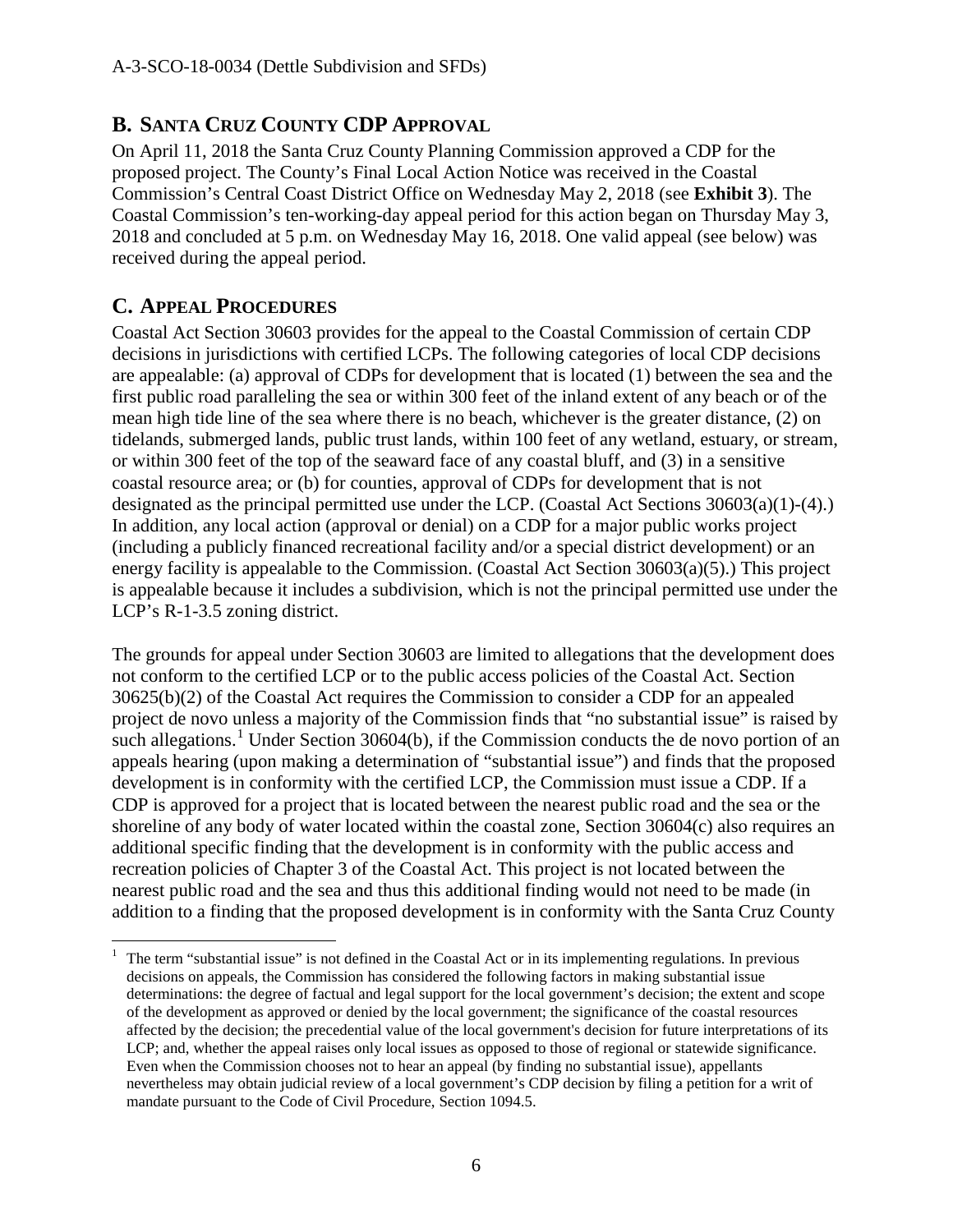LCP) if the Commission were to approve the project following the de novo portion of the hearing.

The only persons qualified to testify before the Commission on the substantial issue question are the Applicant, persons opposed to the project who made their views known before the local government (or their representatives), and the local government. Testimony from other persons regarding the substantial issue question must be submitted in writing. (California Code of Regulations, Title 14, Section 13117.) Any person may testify during the de novo CDP determination stage of an appeal (if applicable).

#### **D. SUMMARY OF APPEAL CONTENTIONS**

The Appellant contends that the County-approved project raises LCP consistency questions relating to the removal of the redwood tree, residential community character, drainage, and traffic safety. Specifically, the Appellant contends that the approved project would violate applicable LCP provisions because: 1) it removes the 42-inch redwood tree, which is defined as a "mature tree" in the LCP and is afforded certain protections by the LCP, and the tree removal will disturb wildlife; 2) the subdivision and new residences are not compatible with the residential character of the adjacent community; 3) the increased pavement and impervious surfaces will increase stormwater runoff onto adjacent residential properties and into Schwann Lagoon; and 4) the project will result in unsafe traffic conditions because one of the new residences will have vehicular ingress/egress via East Cliff Drive, which is a busy arterial. Please see **Exhibit 5** for the appeal contentions.

#### **E. SUBSTANTIAL ISSUE DETERMINATION**

#### **1. Redwood Tree Removal**

As discussed above, the Appellant argues the County's approval to remove the existing redwood tree to accommodate the subdivision and residences is inconsistent with LCP tree protection requirements (see **Exhibit 5**). The Santa Cruz County LCP seeks to protect certain trees, including mature trees greater than six inches in diameter. For such trees, Implementation Plan (IP) Section 13.20.130(B)(2) (see **Exhibit 6** for applicable LCP policies and standards) encourages them to be maintained, except where circumstances require their removal, including if the tree obstructs a building site, is dead or diseased, etc. In addition, the LCP's Design Review requirements specify that existing mature trees are to be retained and incorporated into the site design of a proposed project, but allows for their removal if circumstances warrant it, including if the tree is a nuisance, would obstruct a prime building site, etc. (IP Section 13.11.075(A)(2)). Thus, the general intent of the LCP is to protect defined mature trees and incorporate them into the siting and design of new development. However, the LCP does allow for their removal if circumstances arise that warrant such removal. And while the LCP lists a few examples of circumstances that could be permissible reasons for mature tree removal, it does not limit removal to those listed examples.<sup>[2](#page-6-0)</sup> In other words, the LCP has relatively broad parameters

<span id="page-6-0"></span> 2 IP Section 13.11.075(A)(2)(b): Circumstances where tree removal may be appropriate *include*…. IP Section 13.20.130(B)(2): Developers shall be encouraged to maintain all mature trees over six inches in diameter except where circumstances require their removal, *such as*…. (emphasis added, see **Exhibit 6**).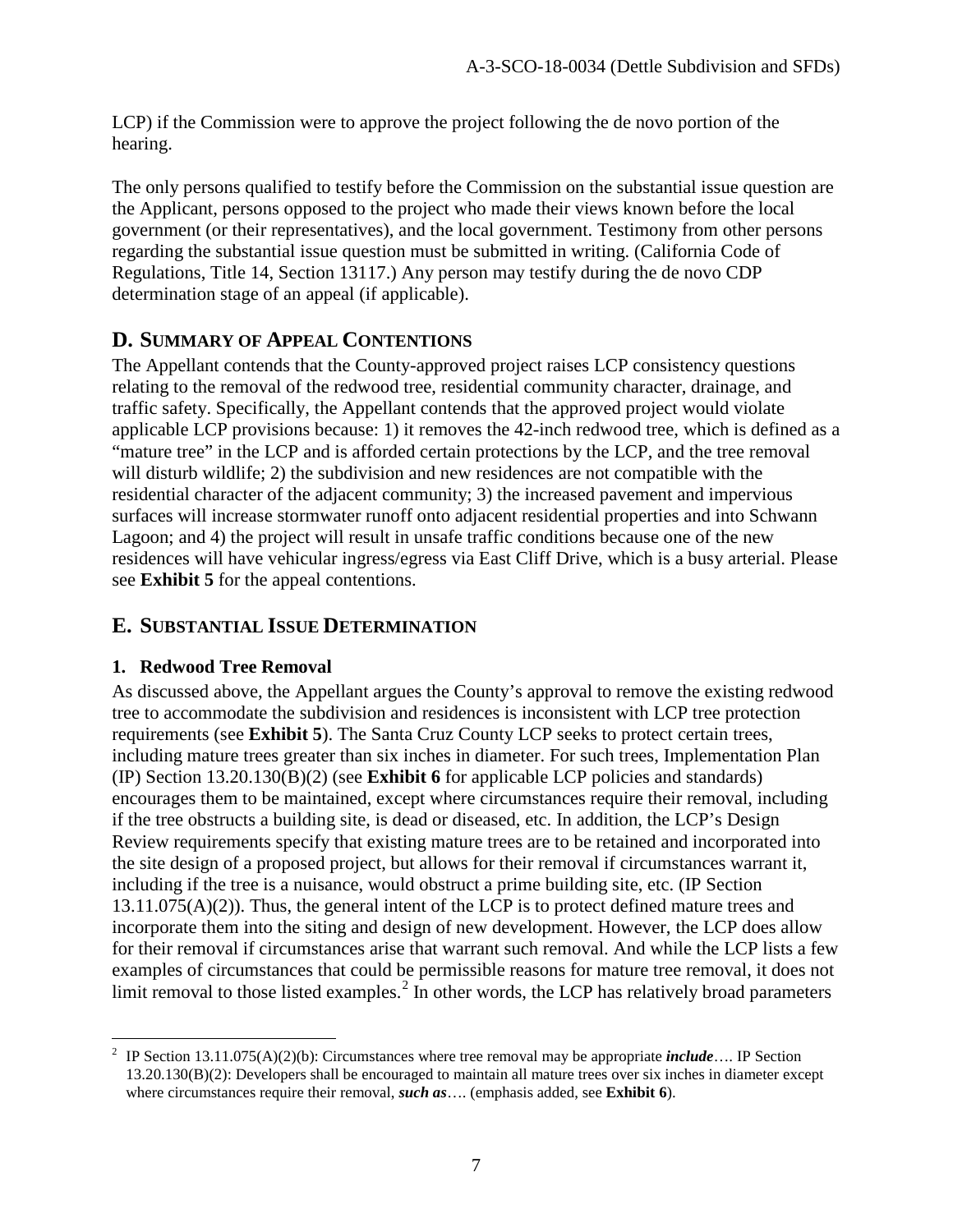for the removal of mature trees so long as the Reviewing Authority makes specific findings explaining why removal is warranted.

At 42 inches in diameter, the redwood tree on the subject property qualifies as a mature tree per the LCP. As such, and pursuant to the LCP standards specified above, the County made specific findings on why removal was warranted. Specifically, the County found that the tree encroached into the line of sight for drivers at the  $13<sup>th</sup>$  Avenue and East Cliff Drive intersection, and thus removal would better protect driver and pedestrian safety; that the tree is not particularly visually appealing because a portion of its crown was previously removed to avoid the adjacent utility pole and wires (see photos of tree in **Exhibit 2**); and that the project's arborist report (see page 41 of **Exhibit 3**) did not identify any concerns with respect to the tree's removal given its compromised visual appearance. In addition, the County included specific conditions to ensure tree removal would not impact nesting birds and special status bats by requiring removal outside of the nesting/breeding seasons for these species (see page 22 of **Exhibit 3**). The County also conditioned its approval to require a landscape plan to replace the loss of the tree with seven new trees along the site's East Cliff Drive and  $13^{\text{th}}$  Avenue frontages and five new trees along the site's southern property line (see pages 21 and 35 of **Exhibit 3**). For all of these reasons, and to accommodate the otherwise LCP-compliant residential subdivision project in this urban, infill location, the County approved the redwood tree's removal. While the Appellant argues the tree should be retained on-site, including to protect wildlife, the County made reasonable findings for why removal was allowable for this specific tree, and also conditioned its approval to require the planting of 12 new trees in the vicinity to compensate for removal of the tree. As discussed above, the LCP allows for mature tree removal when circumstances arise that warrant such removal, and the County explained the specific circumstances in this case. As such, the approved project's tree removal does not raise a substantial LCP compliance issue.

#### **2. Residential Community Character, Drainage, and Traffic Safety**

As previously described, the Appellant contends the County-approved project will adversely affect neighborhood character, and will result in drainage and traffic safety impacts (see **Exhibit 5**). The LCP includes numerous policies addressing these issues. For example, with respect to drainage and water quality, Land Use Plan (LUP) Policy 5.4.14 requires erosion control measures and on-site detention to reduce urban runoff. The LCP protects community character and neighborhood compatibility through a suite of provisions for new development that apply certain design criteria and require visual compatibility with surrounding areas (for example, see IP Chapter 13.11 and IP Section 13.20.130 et. seq.). In addition, the LCP includes quantitative standards specifying allowable design, including with respect to minimum lot size, building height, setback, coverage, floor area ratio (FAR), and parking. As discussed previously, the project site is zoned R-1-3.5, which allows for single-family residential development on lots of a minimum of 3,500 square feet. The approved project's new lots, after dedicating a width of four feet along the entirety of the project site's frontage with East Cliff Drive, will be 4,625 and 3,649 square feet respectively and thereby meet the LCP's 3,500-square-foot minimum lot size requirement for each lot. The approved project's two residences also meet all other applicable aforementioned quantitative development standards, and will be of a relatively modest size and scale (i.e., 2,258 and 1,678 square feet, respectively) and will fit in within the broader urban residential aesthetic of the adjoining neighborhood (see **Exhibit 4** for approved project plans). Further, the approved project will remove an existing dilapidated structure (see photo in **Exhibit**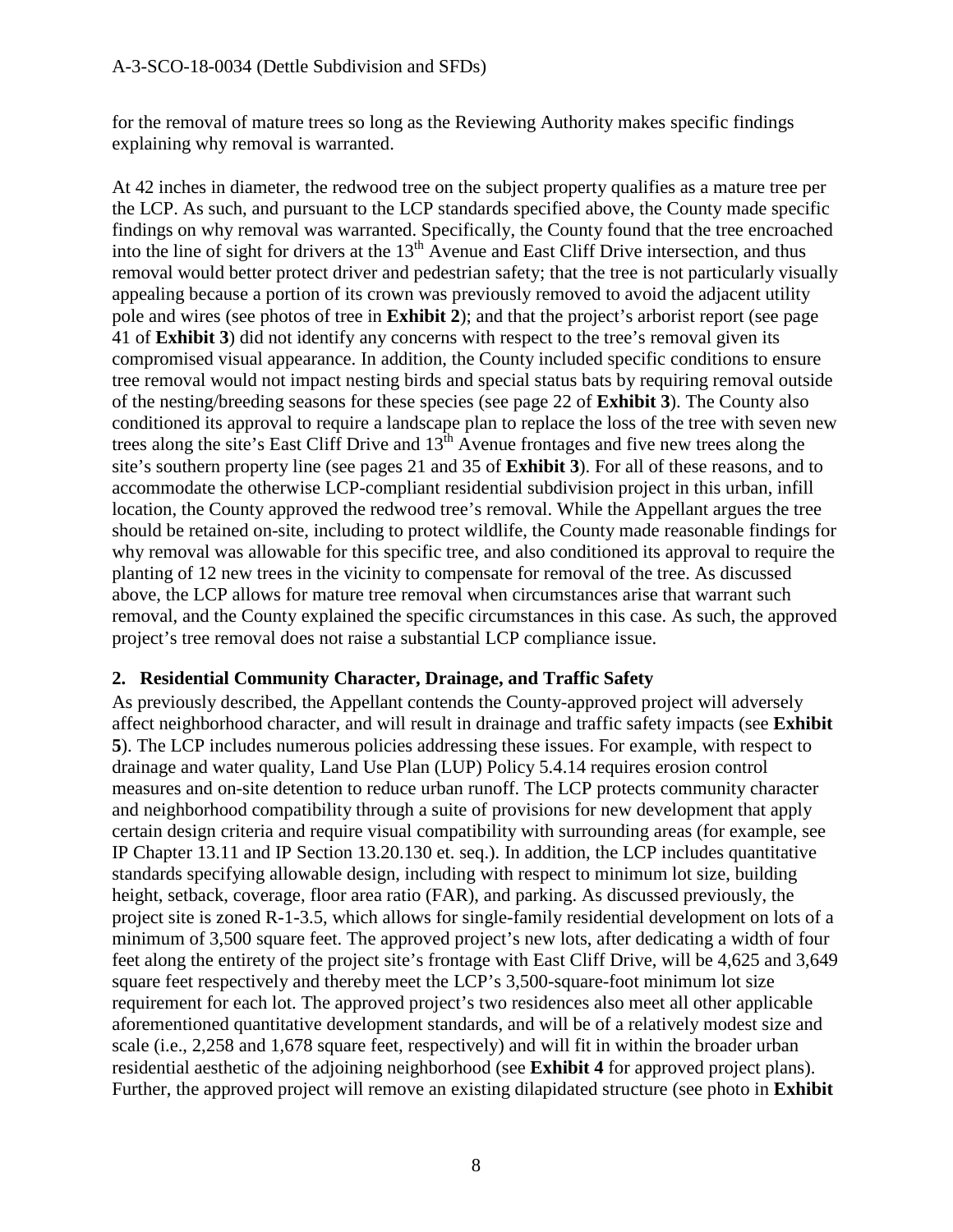**2**) that immediately abuts the East Cliff Drive right-of-way so closely that it blocks the views of those traveling eastbound along East Cliff Drive. Thus, the approved project will both improve the site's visual appearance as well as better protect driver safety. The project also includes construction of a new public sidewalk, drainage improvements (including directing stormwater to bioswales in conformance with LUP Policy 5.4.14), and landscaping improvements (again, see approved project plans in **Exhibit 4**). Thus, the approved project meets all of the LCP's site development standards, improves the visual appearance of the site, better protects driver safety, improves drainage, and provides much needed public sidewalk improvements. For all these reasons, the County-approved project can be found consistent with the LCP, and thus the contentions do not raise substantial LCP conformance issues.

#### **F. CONCLUSION**

When considering a project that has been appealed to it, the Commission must first determine whether the project raises a substantial issue of LCP conformity, such that the Commission should assert jurisdiction over a de novo CDP for such development. At this stage, the Commission has the discretion to find that the project does not raise a substantial issue of LCP conformance. As explained above, the Commission has in the past considered the following five factors in its decision of whether the issues raised in a given case are "substantial": the degree of factual and legal support for the local government's decision; the extent and scope of the development as approved or denied by the County; the significance of the coastal resources affected by the decision; the precedential value of the County's decision for future interpretations of its LCP; and, whether the appeal raises only local issues as opposed to those of regional or statewide significance.

In this case, these five factors, considered together, support a conclusion that this project does not raise a substantial issue of LCP conformance. First, as discussed in the findings above, the County-approved project was justified as consistent with all applicable LCP provisions, including with respect to the redwood tree's removal, for which the County made factual findings to support its decision, and with the LCP's lot and building standards and drainage improvement/traffic safety requirements. Thus, the County has provided adequate factual and legal support for its decision that the approved development would be consistent with the certified LCP. The approved project is a relatively modest two-lot subdivision and includes the construction of two relatively modest-in-size single-family residences within an existing urban residential neighborhood, and it will not adversely impact significant coastal resources. Because the project can be found fully consistent with the LCP as the County did, a finding of no substantial issue will not create an adverse precedent for future interpretation of the LCP. Finally, the project is infill residential development in an urbanized residential community and thus does not raise issues of regional or statewide significance.

For the reasons stated above, the Commission finds that Appeal Number A-3-SCO-18-0034 does not present a substantial issue with respect to the grounds on which the appeal has been filed under Section 30603 of the Coastal Act.